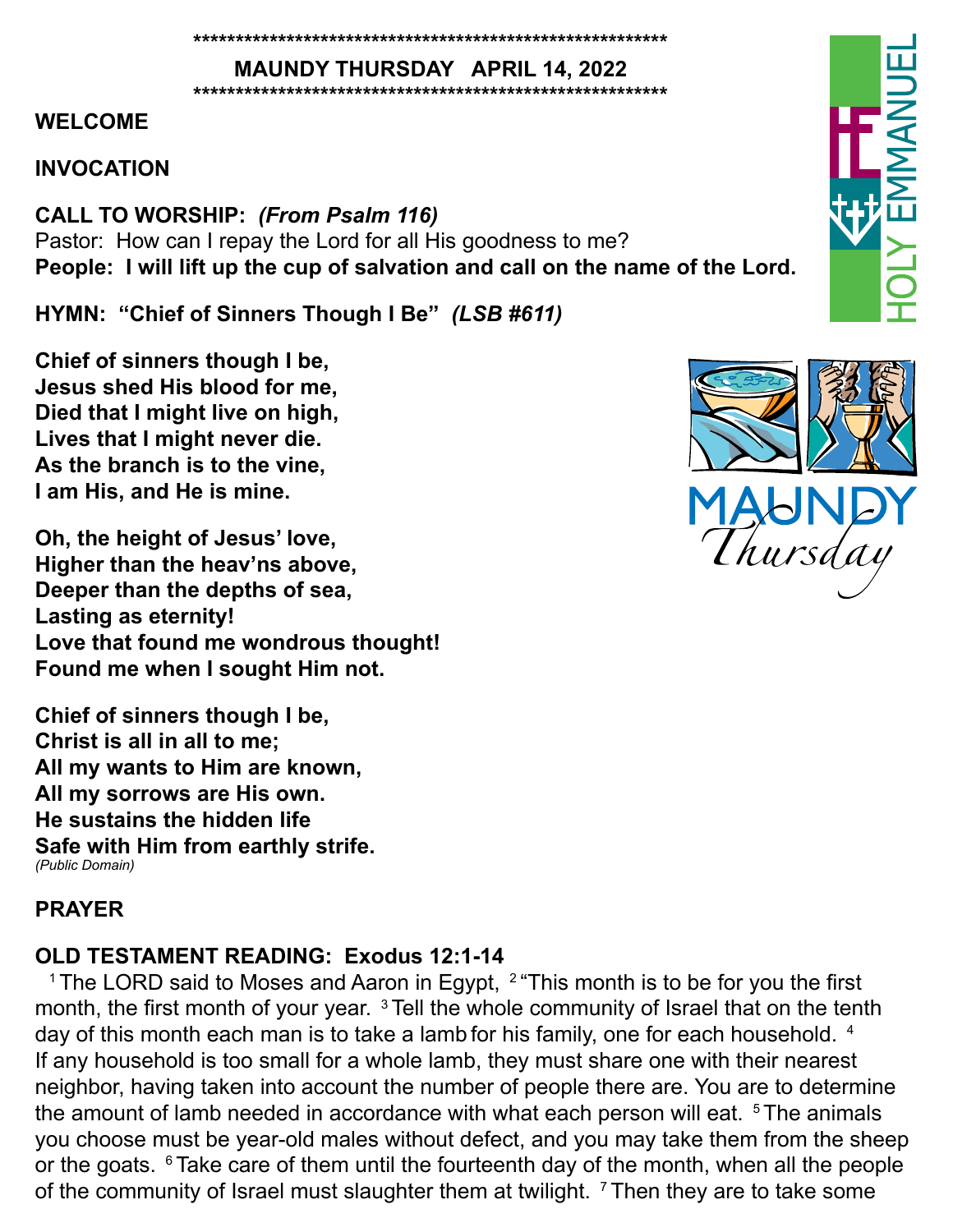of the blood and put it on the sides and tops of the doorframes of the houses where they eat the lambs. <sup>8</sup>That same night they are to eat the meat roasted over the fire, along with bitter herbs, and bread made without yeast. <sup>9</sup> Do not eat the meat raw or cooked in water, but roast it over the fire—head, legs and inner parts. <sup>10</sup> Do not leave any of it till morning; if some is left till morning, you must burn it.  $11$  This is how you are to eat it: with your cloak tucked into your belt, your sandals on your feet and your staff in your hand. Eat it in haste; it is the LORD's Passover. 12 "On that same night I will pass through Egypt and strike down every firstborn—both men and animals—and I will bring judgment on all the gods of Egypt. I am the LORD. <sup>13</sup> The blood will be a sign for you on the houses where you are; and when I see the blood, I will pass over you. No destructive plague will touch you when I strike Egypt.  $14$  "This is a day you are to commemorate; for the generations to come you shall celebrate it as a festival to the LORD—a lasting ordinance.

## **EPISTLE READING: Hebrews 10:15-39**

<sup>15</sup> The Holy Spirit also testifies to us about this. First he says:  $16$  "This is the covenant I will make with them after that time, says the Lord. I will put my laws in their hearts, and I will write them on their minds."<sup>17</sup> Then he adds: "Their sins and lawless acts I will remember no more." <sup>18</sup> And where these have been forgiven, there is no longer any sacrifice for sin.  $19$  Therefore, brothers, since we have confidence to enter the Most Holy Place by the blood of Jesus, 20 by a new and living way opened for us through the curtain, that is, his body,  $21$  and since we have a great priest over the house of God,  $22$  let us draw near to God with a sincere heart in full assurance of faith, having our hearts sprinkled to cleanse us from a guilty conscience and having our bodies washed with pure water. <sup>23</sup> Let us hold unswervingly to the hope we profess, for he who promised is faithful.  $24$  And let us consider how we may spur one another on toward love and good deeds. <sup>25</sup> Let us not give up meeting together, as some are in the habit of doing, but let us encourage one another and all the more as you see the Day approaching. <sup>26</sup> If we deliberately keep on sinning after we have received the knowledge of the truth, no sacrifice for sins is left, <sup>27</sup> but only a fearful expectation of judgment and of raging fire that will consume the enemies of God. <sup>28</sup> Anyone who rejected the law of Moses died without mercy on the testimony of two or three witnesses. <sup>29</sup> How much more severely do you think a man deserves to be punished who has trampled the Son of God under foot, who has treated as an unholy thing the blood of the covenant that sanctified him, and who has insulted the Spirit of grace?  $30$  For we know him who said, "It is mine to avenge; I will repay," and again, "The Lord will judge his people."  $31$  It is a dreadful thing to fall into the hands of the living God.  $32$  Remember those earlier days after you had received the light, when you stood your ground in a great contest in the face of suffering. 33 Sometimes you were publicly exposed to insult and persecution; at other times you stood side by side with those who were so treated. <sup>34</sup>You sympathized with those in prison and joyfully accepted the confiscation of your property, because you knew that you yourselves had better and lasting possessions. 35 So do not throw away your confidence; it will be richly rewarded. <sup>36</sup> You need to persevere so that when you have done the will of God, you will receive what he has promised. <sup>37</sup> For in just a very little while, "He who is coming will come and will not delay. <sup>38</sup> But my righteous one will live by faith. And if he shrinks back, I will not be pleased with him." 39 But we are not of those who shrink back and are destroyed, but of those who believe and are saved.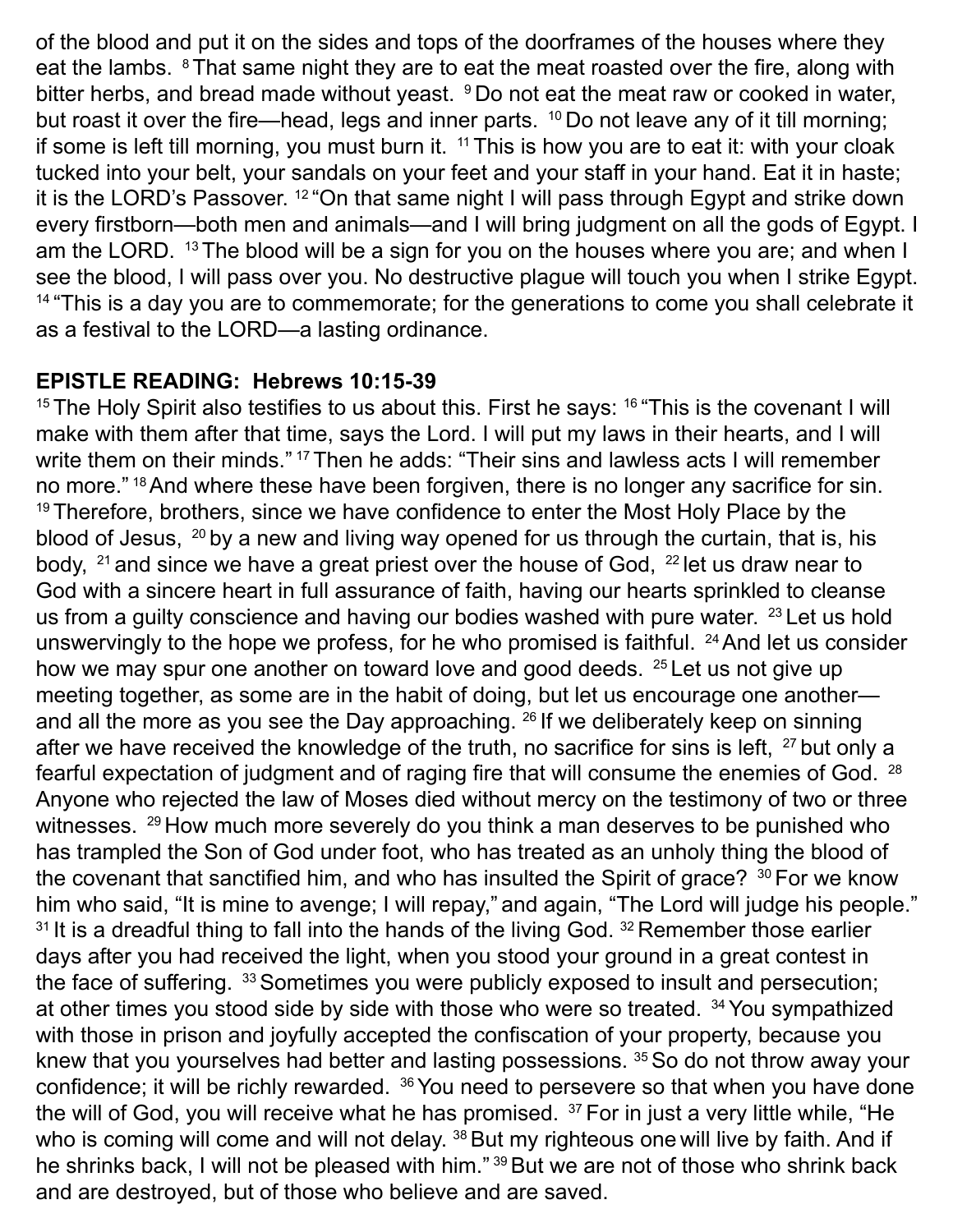**SONG: "Come into the King's Chambers"** *(Daniel Gardner)*

**O Come into the King's chambers And worship before His throne. O come into the King's chambers, And His glory shall be shown. O come into His holy presence And magnify His name. O come into the King's chambers; You will never be the same.** *(Repeat) (C. 1981 Integrity's Hosanna! Music. Used by permission. CCLI #522460)*

# **GOSPEL READING: Luke 22:7-20**

 $7$ Then came the day of Unleavened Bread on which the Passover lamb had to be sacrificed. <sup>8</sup> Jesus sent Peter and John, saying, "Go and make preparations for us to eat the Passover."  $9$  "Where do you want us to prepare for it?" they asked.  $10$  He replied, "As you enter the city, a man carrying a jar of water will meet you. Follow him to the house that he enters, <sup>11</sup> and say to the owner of the house, 'The Teacher asks: Where is the guest room, where I may eat the Passover with my disciples?' <sup>12</sup> He will show you a large upper room, all furnished. Make preparations there." <sup>13</sup> They left and found things just as Jesus had told them. So they prepared the Passover. <sup>14</sup>When the hour came, Jesus and his apostles reclined at the table.  $15$  And he said to them, "I have eagerly desired to eat this Passover with you before I suffer.  $16$ For I tell you, I will not eat it again until it finds fulfillment in the kingdom of God." 17 After taking the cup, he gave thanks and said, "Take this and divide it among you.  $18$  For I tell you I will not drink again of the fruit of the vine until the kingdom of God comes." 19 And he took bread, gave thanks and broke it, and gave it to them, saying, "This is my body given for you; do this in remembrance of me." 20 In the same way, after the supper he took the cup, saying, "This cup is the new covenant in my blood, which is poured out for you.

## **SONG: "Feed Us Now"** *(Robin Mann)*

**Feed us now, Bread of life, In this holy meal; Let us know your love anew; We hunger for you. Feed us now, Bread of life, come and live within; Let your peace be ours today, Lord Jesus we pray.**

**Piece of bread, glass of wine: Lord, this food is good! Love and mercy come to us; Your promise we trust. Piece of bread, glass of wine; Who can understand How His mercy works in these? Yet, Lord we believe.**

**God is here, O so near; Nearer than our thoughts. Stay with us where'er we go; Lord, help us to grow. God is here, O so near, In this heaven's meal. May we always feed on you - On bread that is true.** *(C. 1976 Robin Mann. Used by permission. CCLI #522460)*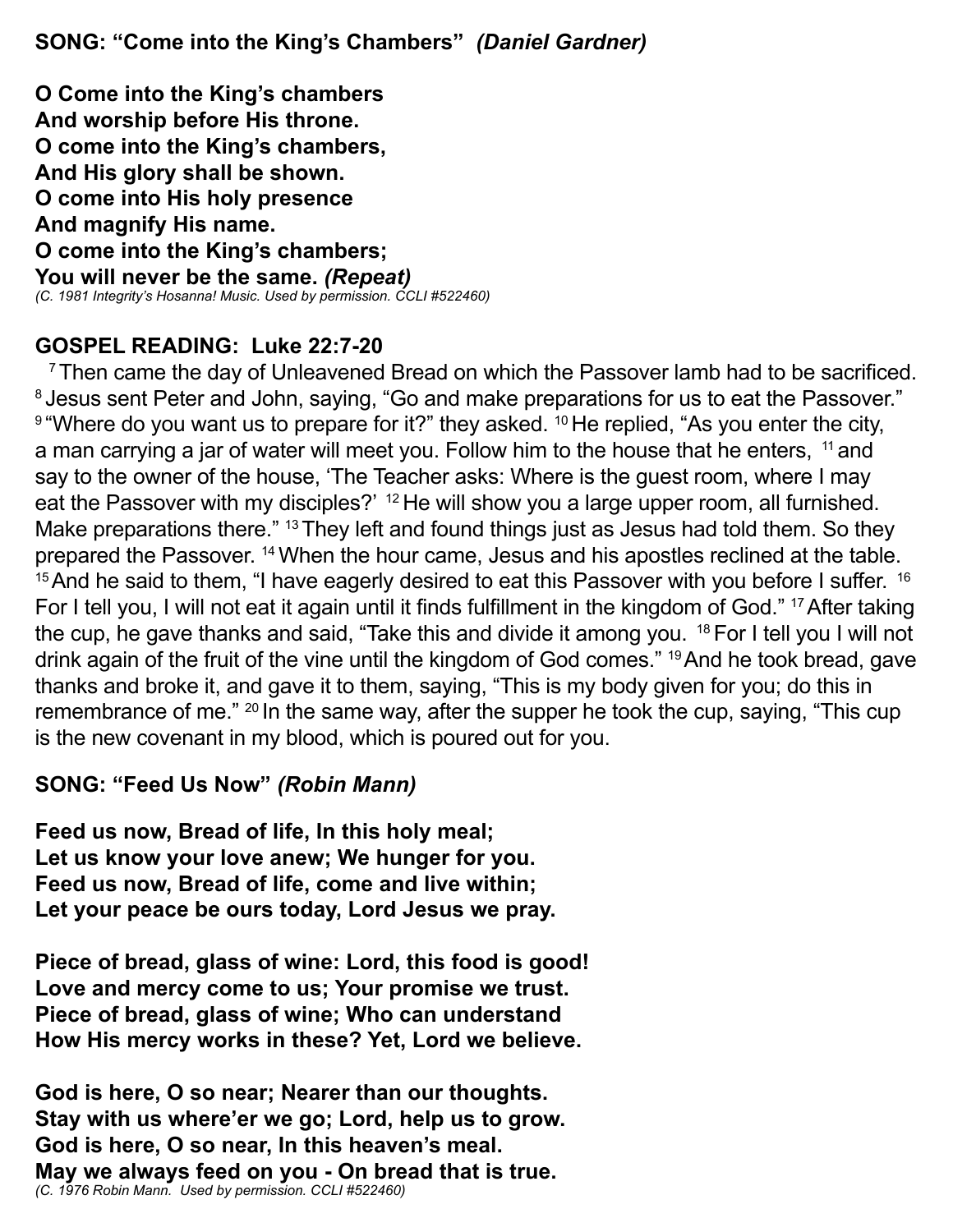**SERMON: Matthew 26:17-30** 

**"The King's Feast" or "The Only Passover that Didn't Work"**

**CONFESSION OF FAITH:** *(Adapted excerpts from the Formula of Concord)* **We believe, teach, and confess according to Jesus' words, that the true body and blood of Christ are really present in the Holy Supper under the forms of bread and wine and that they are distributed and received. Therefore we are to believe in all humility and obedience the explicit, certain, clear, and earnest words and commands of our Creator and Redeemer, without any doubts or arguments as to how it is to be reconciled with our reason or how it is possible. The Lord who has spoken these words is himself infinite Wisdom and Truth and can certainly accomplish and bring to pass whatever he promises. This is for our good, for the Lord's Supper was instituted to testify that those who truly repent and comfort themselves through faith in Christ there receive the grace and merits of Christ, are incorporated into Christ, and are washed by the blood of Christ.** 

## **OFFERING**

## **PRAYERS**

## **THE LORD'S PRAYER**

**People: Our Father who art in heaven, Hallowed be Thy name; Thy kingdom come; Thy will be done on earth as it is in heaven; Give us this day our daily bread; And forgive us our trespasses, as we forgive those who trespass against us; And lead us not into temptation; But deliver us from evil; For thine is the kingdom and the power and the glory forever and ever. Amen.** 

# **CONFESSION OF SIN:**

- Pastor: It was just before the Passover Feast. Jesus knew that the time had come for Him to leave this world and go to the Father. Having loved His own who were in the world, He now showed them the full extent of His love*. (John 13:1)*
- **People: "The Blood will be a sign for you on the houses where you are; and when I see the blood, I will pass over you."** *(Exodus 12:13)*
- Pastor: Today we remember the love of Christ and His blood shed for us. Most merciful God,
- **People: We confess to You that we are sinners. In our thoughts, words, and actions, we have sinned against You. We have not served others as You served us. We have not shown love for You or others. We have often failed to see Your love for us, and failed to show gratitude for it. Cover us with blood of Your Son so the punishment we deserve for our sin may pass over us. For the sake of Jesus, our serving Lord, forgive us. Amen.**

**WORDS OF INSTITUTION**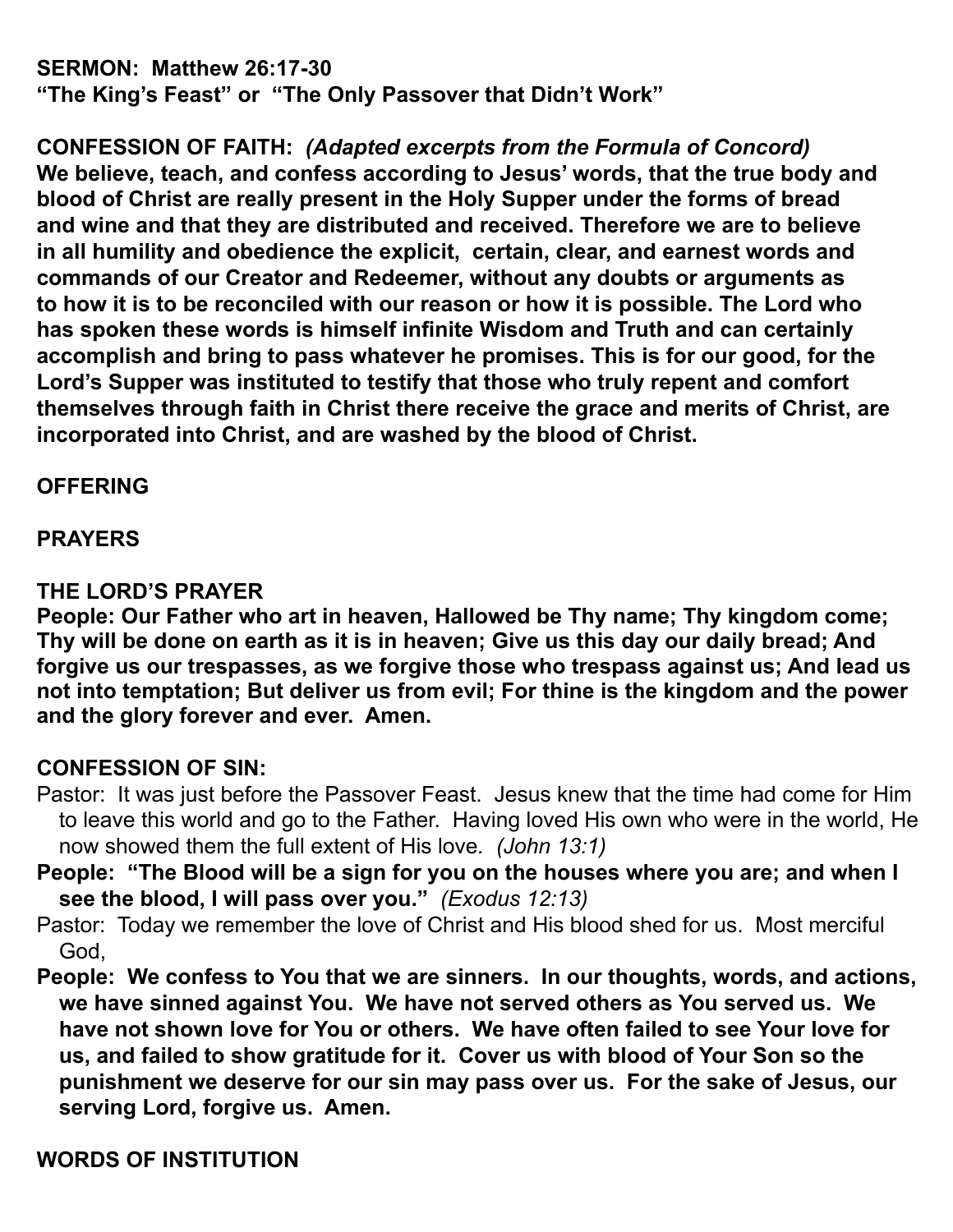**HYMN: "What is This Bread"** *(LSB #629)*

**What is this bread? Christ's body risen from the dead: This bread we break, This life we take, Was crushed to pay for our release. O taste and see - the Lord is peace.**

**What is this wine? The blood of Jesus shed for mine; The cup of grace Brings His embrace Of life and love until I sing! O taste and see - the Lord is King.**

**So who am I, That I should live and He should die Under the rod? My God, my God, Why have You not forsaken me? O taste and see - the Lord is free.**

**Yet is God here? Oh, yes! By Word and promise clear, In mouth and soul He makes us whole - Christ, truly present in this meal. O taste and see - the Lord is real.**

**Is this for me? I am forgiven and set free! I do believe That I receive His very body and His blood. O taste and see - the Lord is good.** *(Text/tune C. 1991 Fed and Jean Baue. Used by permission LSBHymnLicense.net#100014389)*

IN THE SACRAMENT OF HOLY COMMUNION WE BELIEVE *our Lord Jesus Christ comes to us with His body and blood given and shed for the forgiveness of sins (Matt 26:26-28). In it we are united with him and with the whole Church. Baptized and confirmed Christians who believe, by the guidance of the Holy Spirit, that Christ's body and blood are present in the bread and wine of the Sacrament, who acknowledge their sin, set aside any refusal to forgive (Matt 6:15), are sorry, repent (Mark 1:15) and look to Christ alone for forgiveness and strength to live the new life, are welcome to eat and drink at the Lord's table in remembrance of Him. (1 Cor 11:25-25) You may register for Communion as the Friendship Folder is passed to you in the pew. If you have any questions, please speak to the Pastor or a Lay Minister before communing.*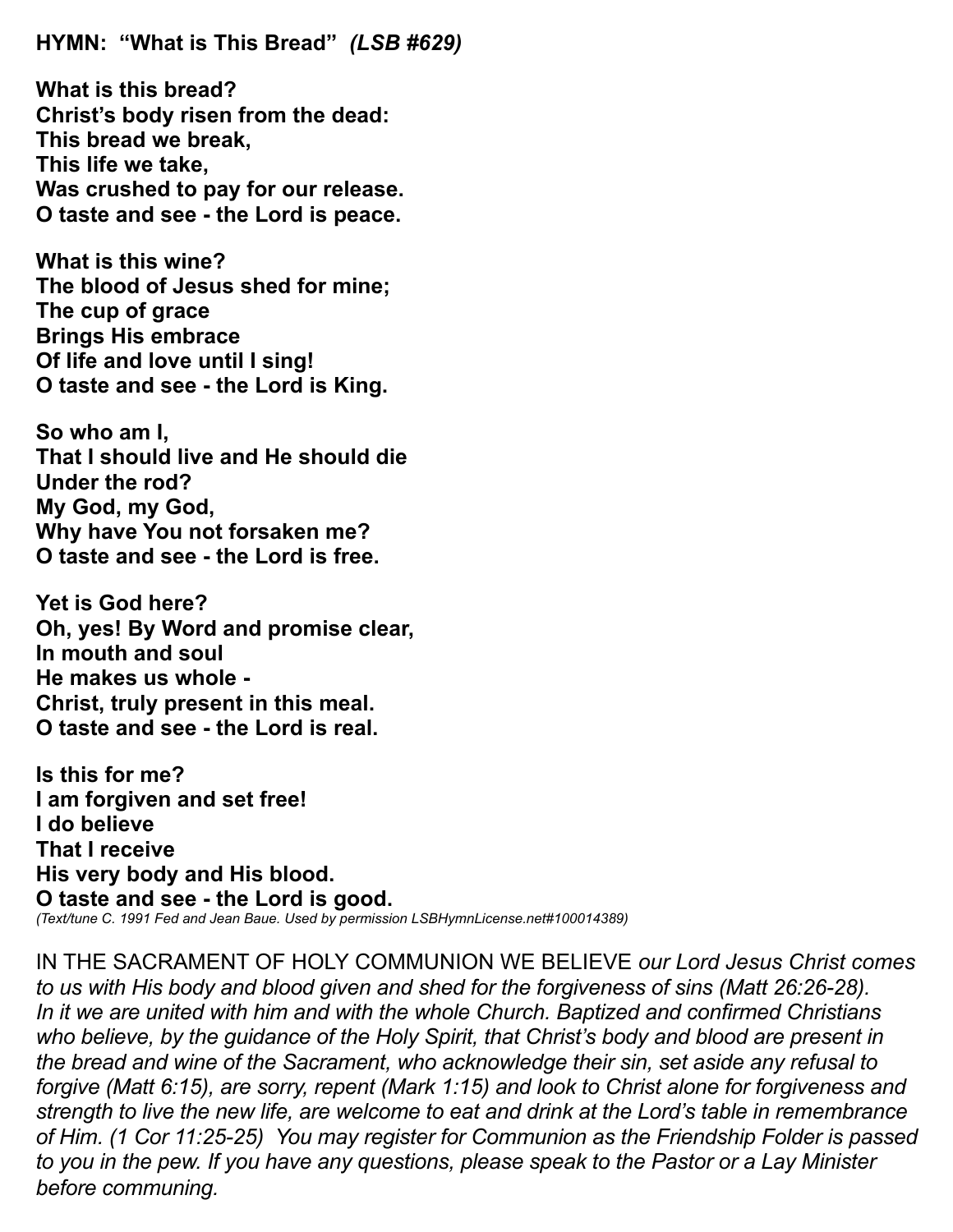# **DISTRIBUTION OF THE LORD'S SUPPER**

*(Instrumental music during distribution)*

# **STRIPPING OF THE ALTAR:**

*(The stripping of the altar is an ancient feature of Maundy Thursday, symbolic of the humiliation of Jesus at the soldiers' hands.)*

Pastor: After the Last Super, less than 24 hours remained in the earthly life of our Lord. **People: Events moved rapidly; prayer in Gethsemane, betrayal by Judas, arrest, mock trial, painful beating, the trudge to Golgotha and execution.**

Pastor: Jesus said, "I am the Light of the world. Whoever follows Me will have the light of life and will never walk in darkness."

**People: The events of Golgotha snuffed out the human life of Jesus, the light of the world.**

Pastor: As even creation was dark when Jesus suffered, so we extinguish our candles and remove them.

# **People: Extinguish the candles and take them away.**

Pastor: As Jesus' body was removed from us in the grave, so we remove the elements and vessels of the Sacrament.

# **People: Take away the holy vessels dedicated for use in the supper of our Lord.**

Pastor: We leave now in silence. Our Holy Week devotion continues tomorrow on Good Friday, as we ponder the death of our Lord and Savior Jesus.

# **People: Lord, we worship You in life and in death. Amen.**

*(The congregation leaves in silence.)*

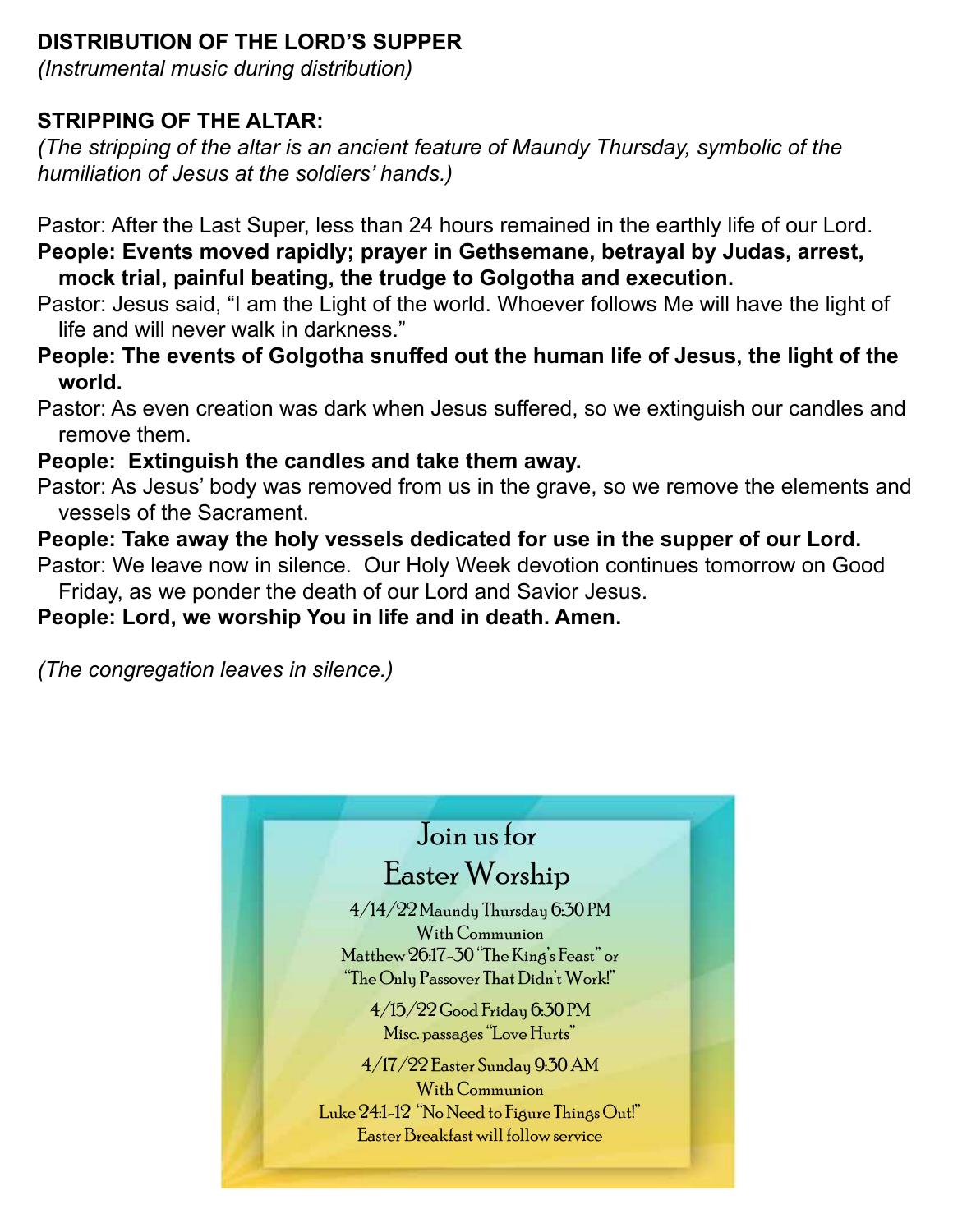# **Scripture References April 14, 2022**

### **Matthew 26:17-30**

<sup>17</sup> On the first day of the Feast of Unleavened Bread, the disciples came to Jesus and asked, "Where do you want us to make preparations for you to eat the Passover?" 18 He replied, "Go into the city to a certain man and tell him, 'The Teacher says: My appointed time is near. I am going to celebrate the Passover with my disciples at your house."<sup>19</sup> So the disciples did as Jesus had directed them and prepared the Passover. <sup>20</sup> When evening came, Jesus was reclining at the table with the Twelve. <sup>21</sup> And while they were eating, he said, "I tell you the truth, one of you will betray me." <sup>22</sup> They were very sad and began to say to him one after the other, "Surely not I, Lord?" <sup>23</sup> Jesus replied, "The one who has dipped his hand into the bowl with me will betray me. <sup>24</sup> The Son of Man will go just as it is written about him. But woe to that man who betrays the Son of Man! It would be better for him if he had not been born." <sup>25</sup> Then Judas, the one who would betray him, said, "Surely not I, Rabbi?" Jesus answered, "Yes, it is you."<sup>26</sup> While they were eating, Jesus took bread, gave thanks and broke it, and gave it to his disciples, saying, "Take and eat; this is my body." <sup>27</sup> Then he took the cup, gave thanks and offered it to them, saying, "Drink from it, all of you.  $28$  This is my blood of the covenant, which is poured out for many for the forgiveness of sins.  $29$  I tell you, I will not drink of this fruit of the vine from now on until that day when I drink it anew with you in my Father's kingdom." <sup>30</sup> When they had sung a hymn, they went out to the Mount of Olives.

#### **John 3:16**

<sup>16</sup> "God so loved the world that he gave his one and only Son...

#### **John 1:1-3**

 $1$ In the beginning was the Word, and the Word was with God, and the Word was God.  $2$  He was with God in the beginning. <sup>3</sup>Through him all things were made; without him nothing was made that has been made.

## **Colossians 1:15-17**

<sup>15</sup> He is the image of the invisible God, the firstborn over all creation.<sup>16</sup> For by him all things were created: things in heaven and on earth, visible and invisible, whether thrones or powers or rulers or authorities; all things were created by him and for him.  $17$  He is before all things, and in him all things hold together.

#### **Ephesians 1:22**

 $22$  And God placed all things under his feet and appointed him to be head over everything for the church

#### **Matthew 26:28,29**

 $^{28}$ This is my blood of the covenant, which is poured out for many for the forgiveness of sins.  $^{29}$ I tell you, I will not drink of this fruit of the vine from now on until that day when I drink it anew with you in my Father's kingdom."